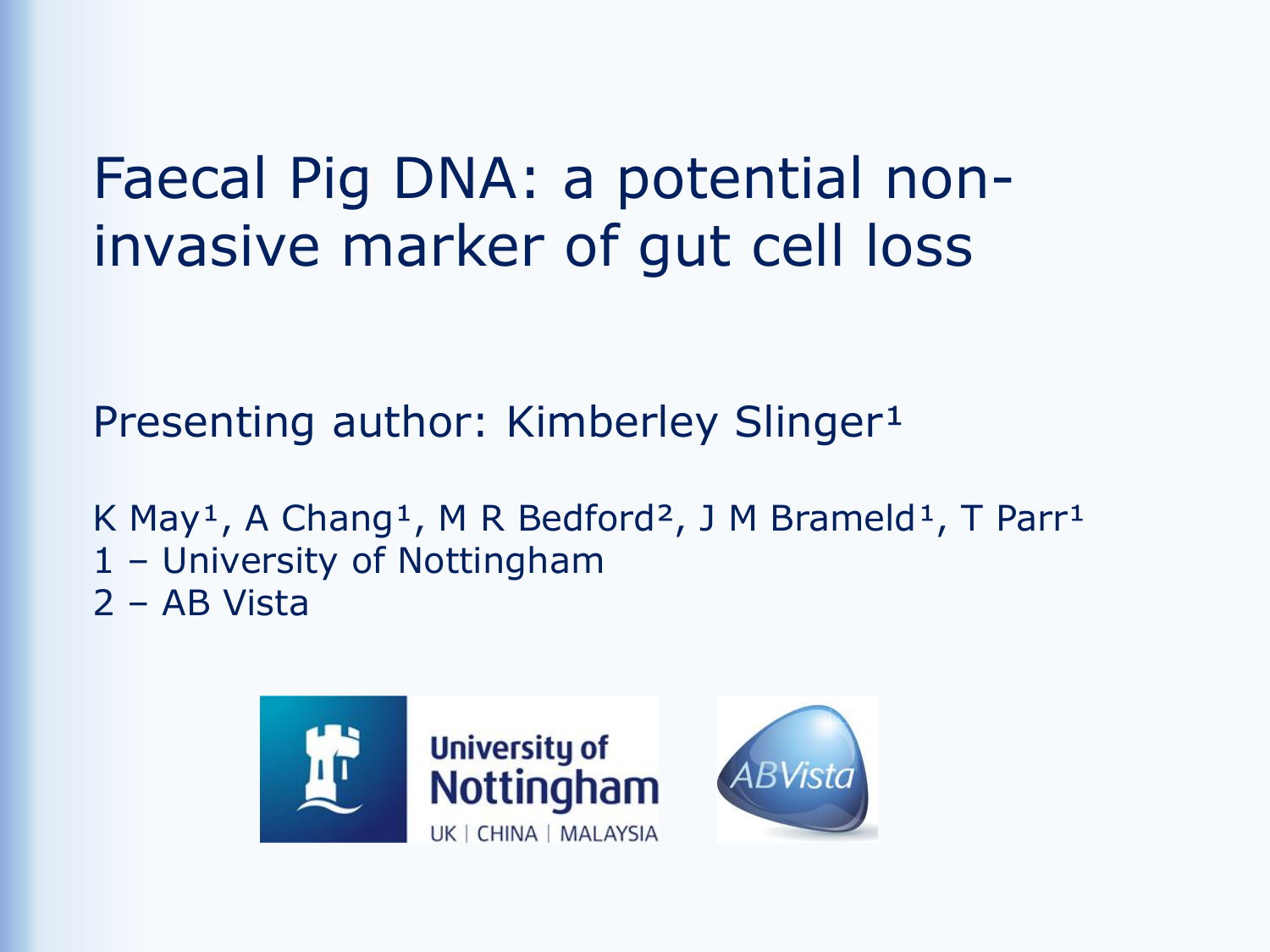## Introduction

▪ Cell turnover



- **E** Gut cell turnover rate is very high high energy utilisation
- Currently all methods to assess gut cell loss invasive
- **EXYlanase impacts upon gut health and therefore may impact** upon gut cell loss
- Overall aim: to develop a non-invasive method for assessing gut cell loss utilising faecal samples from a pig xylanase trial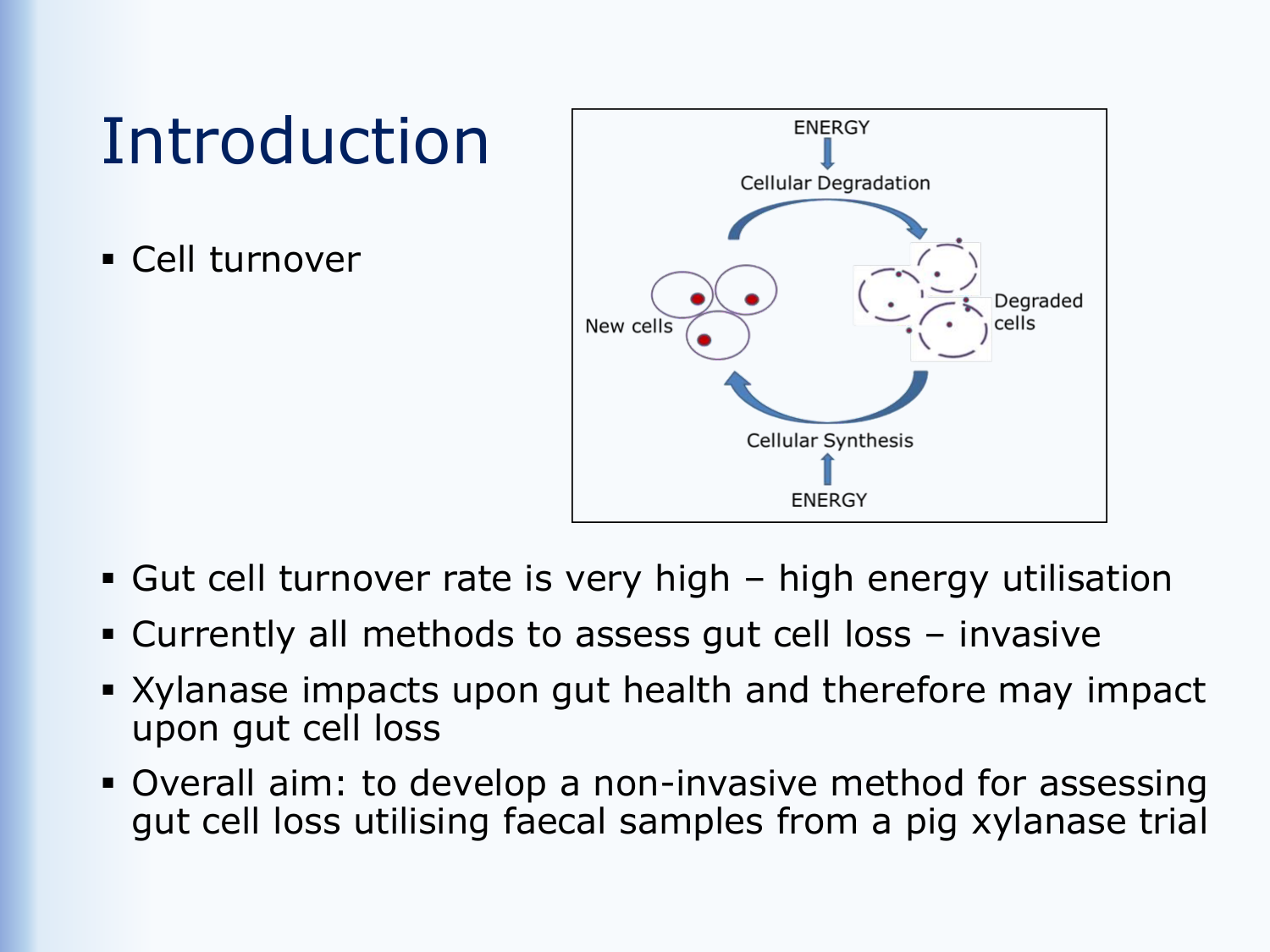

Objectives of study:

- 1. Optimise pig DNA detection from faeces
- 2. Investigate any effects of an exogenous xylanase inclusion diet on pig faecal DNA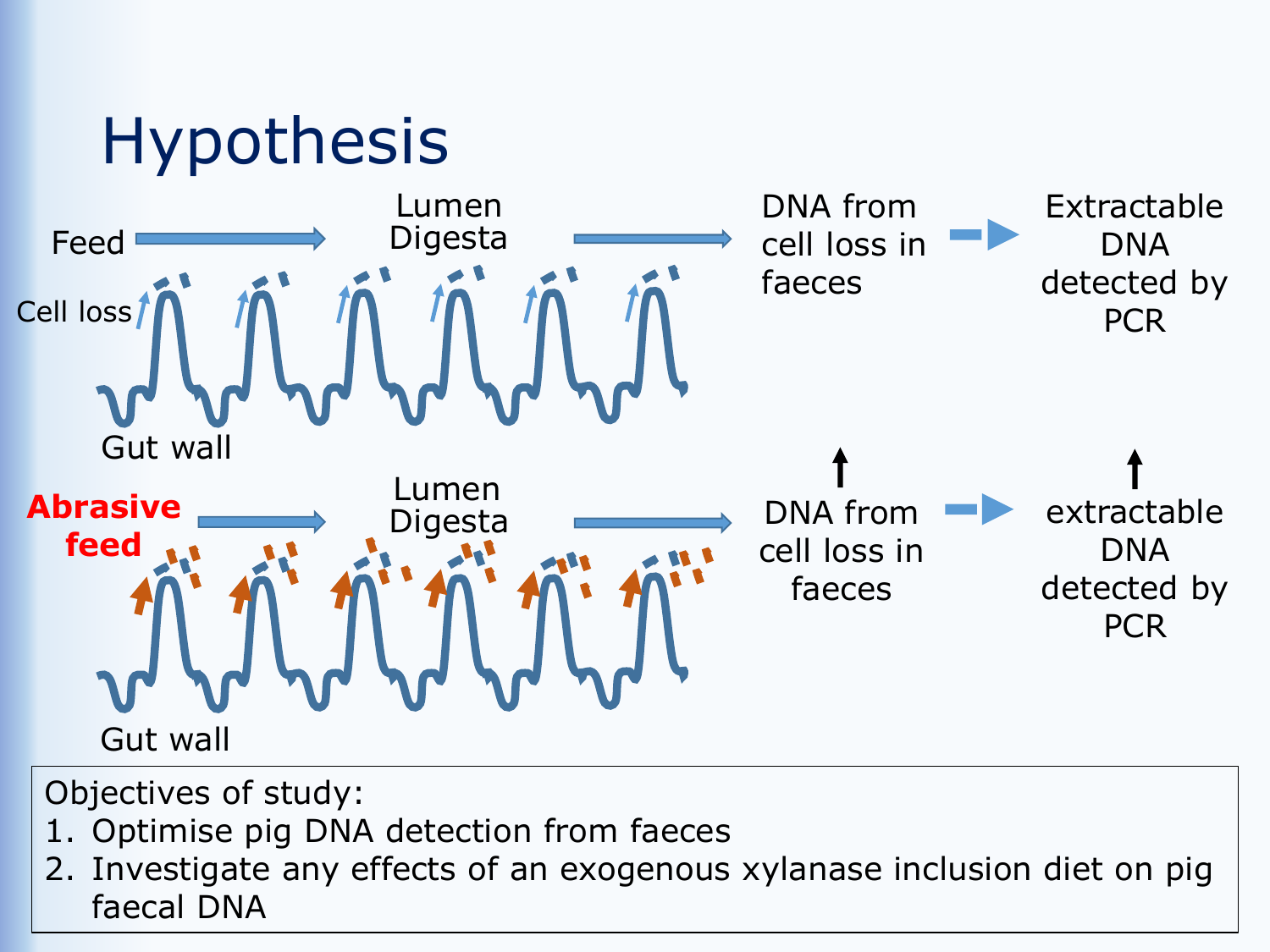## Target genes

- Faeces heterogeneous material
	- **Example 2** Contains host, bacterial and feed DNA
- Difficult to detect host DNA small proportion
- High copy number genes to test
	- **•** Actin conserved region across  $a$ ,  $\beta$  and  $\gamma$  isoforms
	- **EXECT Mitochondrial genes Cytochrome b (CYTB)**
- Bacterial DNA detection universal primers (Mieszkin *et al.,* 2009)
	- Total bacterial DNA content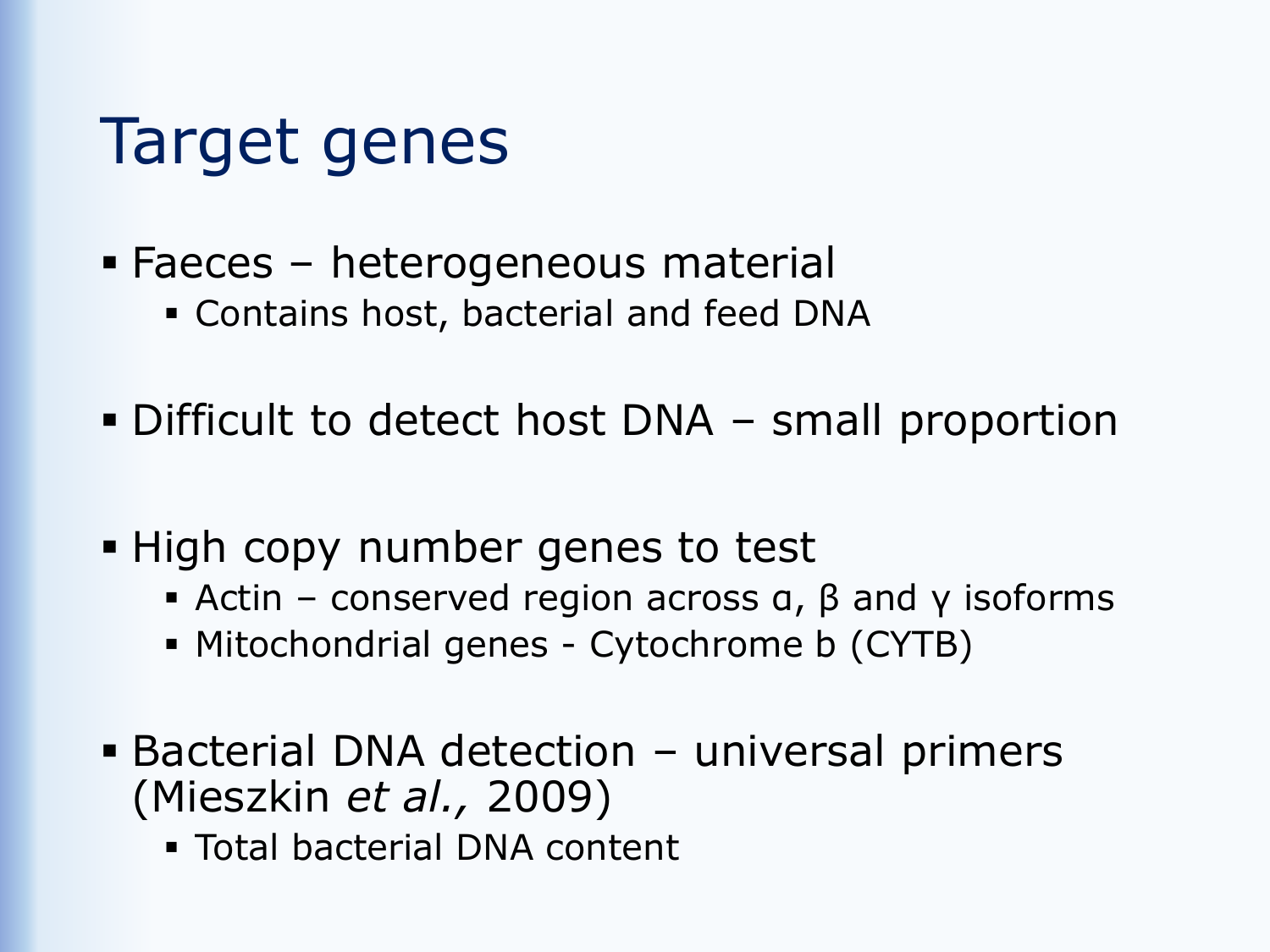# Animal Trial Design

Pig weaner trial – wean – 10 weeks of age



Pigs were individually housed and fed *ad libitum* a basic feed, differing only in the addition of xylanase in the treated group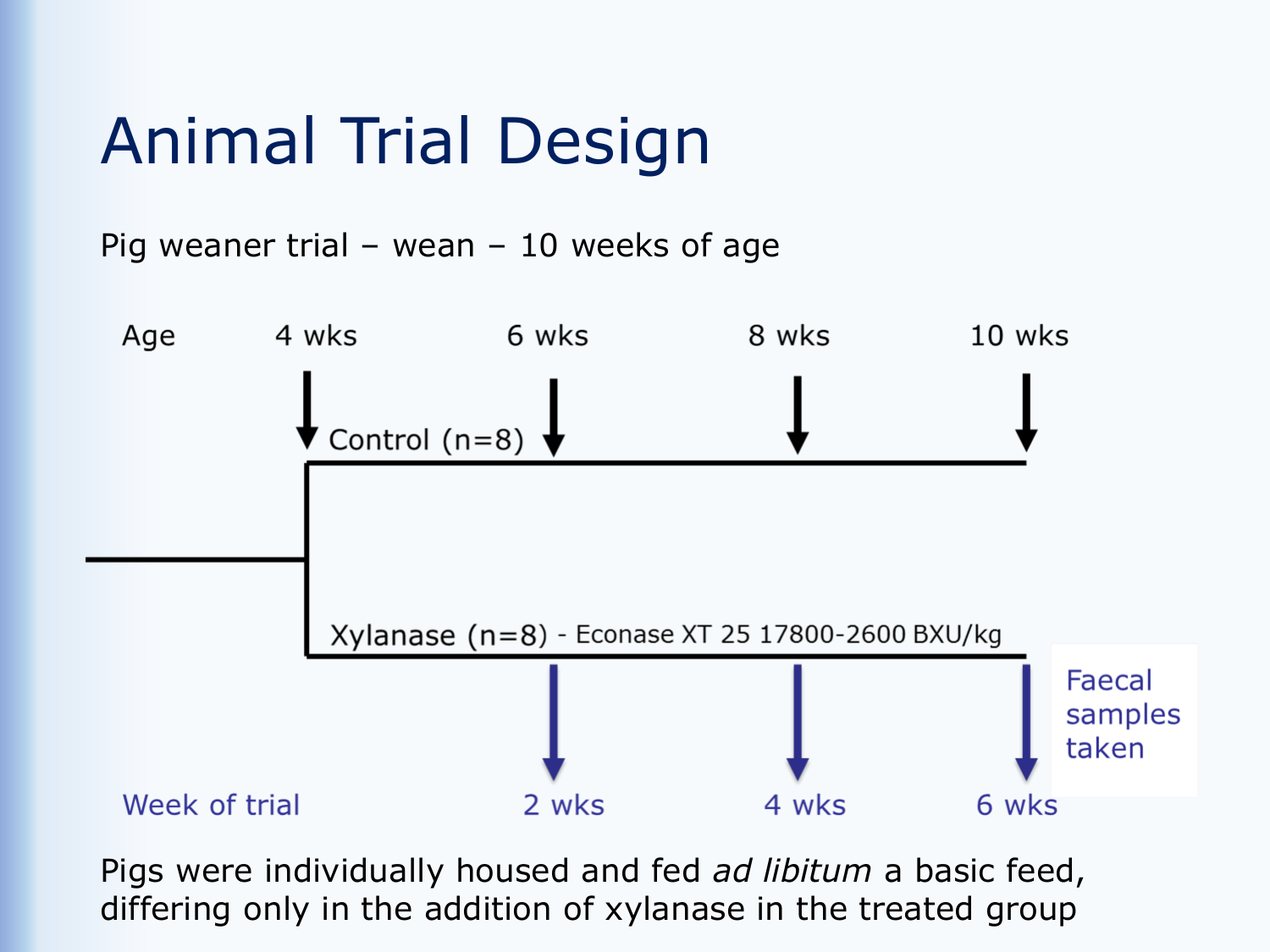### Methods

#### **DNA extraction from faeces**

- Phenol chloroform based method
- DNA concentration normalised based on spectrophotometry 50ng of DNA used per PCR

### **Semi-quantitative PCR (40 cycles) & Gel electrophoresis**

**EXE** Assessing which host target gene is most sensitively detected

#### **Quantitative PCR**

- Assessing which host target gene is most sensitively detected
- Assessing the effects of xylanase on pig faecal DNA content

#### **Statistical analysis**

- Genstat 16<sup>th</sup> Edition
- Two-way ANOVA (treatment x day of trial)
- Assessing the effects of xylanase & time on pig faecal DNA content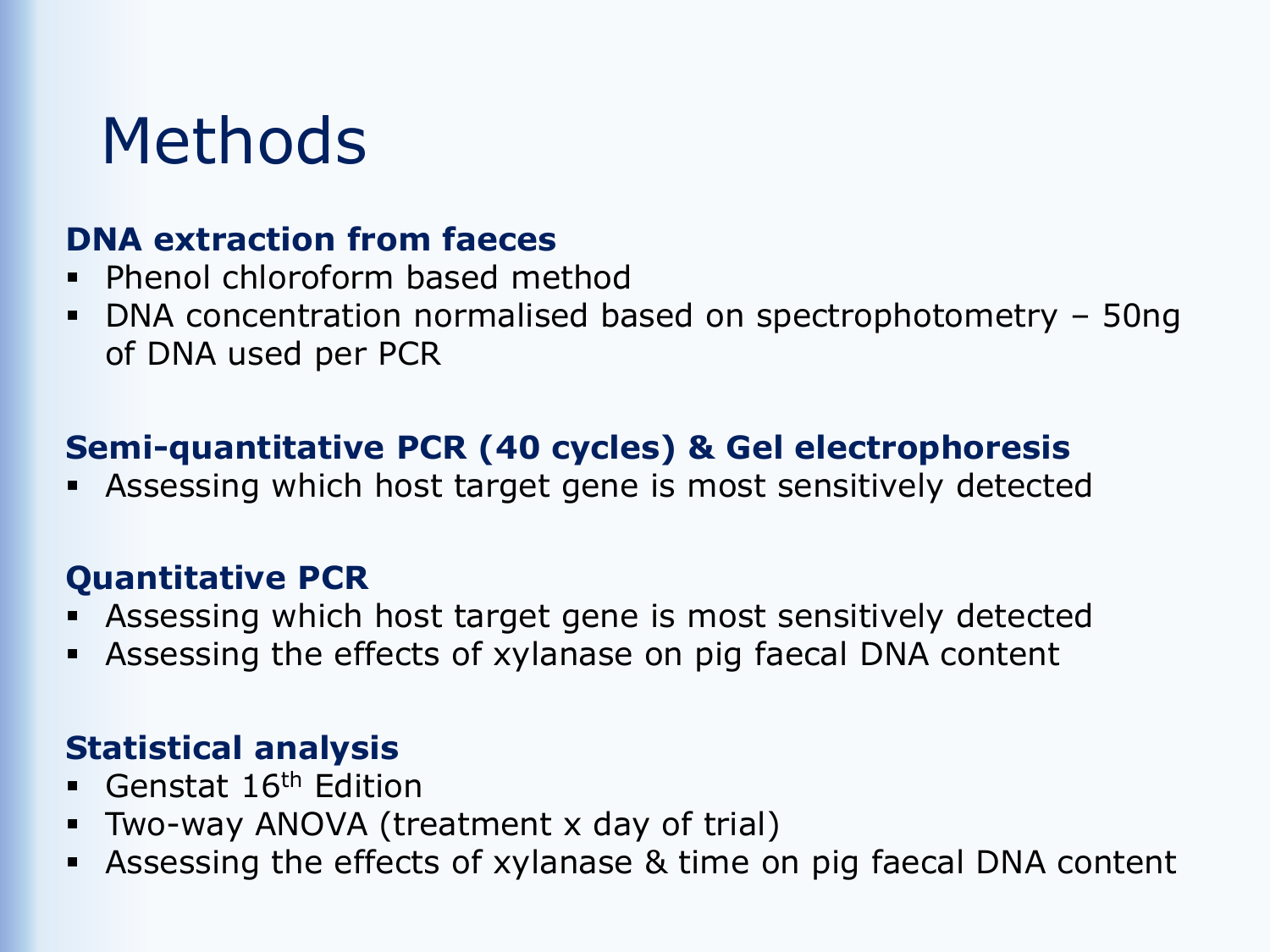## Actin vs. CYTB – detection limits

**EXECT THE TEST IN THE 2-FOLD CONCOCOL Testing a 2-fold dilution series of pig faecal DNA** with either actin or CYTB primers



- CYTB amplicon consistently detected
- **E** Actin amplicon amplification was unsuccessful with  $\downarrow$ amount of DNA in the PCR reaction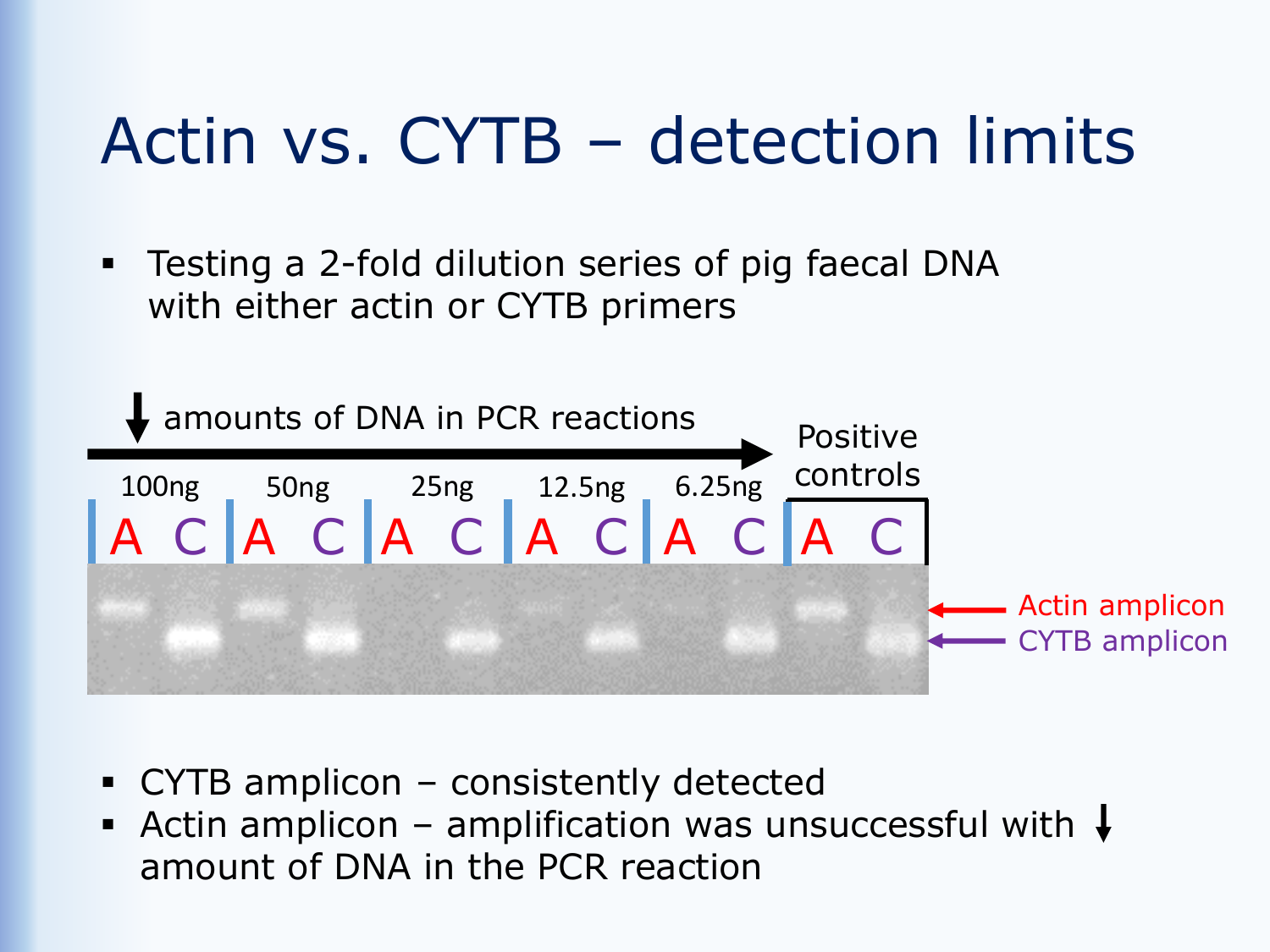# PCR results

#### Actin amplicon:

- successfully detected by semi-quantitative PCR
- unsuccessful qPCR detection at  $>35$  cycles
- Low concentration of actin gDNA present in the faeces

### CYTB amplicon:

- successfully detected by qPCR
- typically detected at  $\sim$ 22 cycles
- CYTB DNA>actin DNA conc. in faeces

### Bacterial 16S amplicon:

- **Exercessfully detected by qPCR**
- **•** typically detected at  $\sim$ 15 cycles
- **■** More bacterial DNA than either host gene

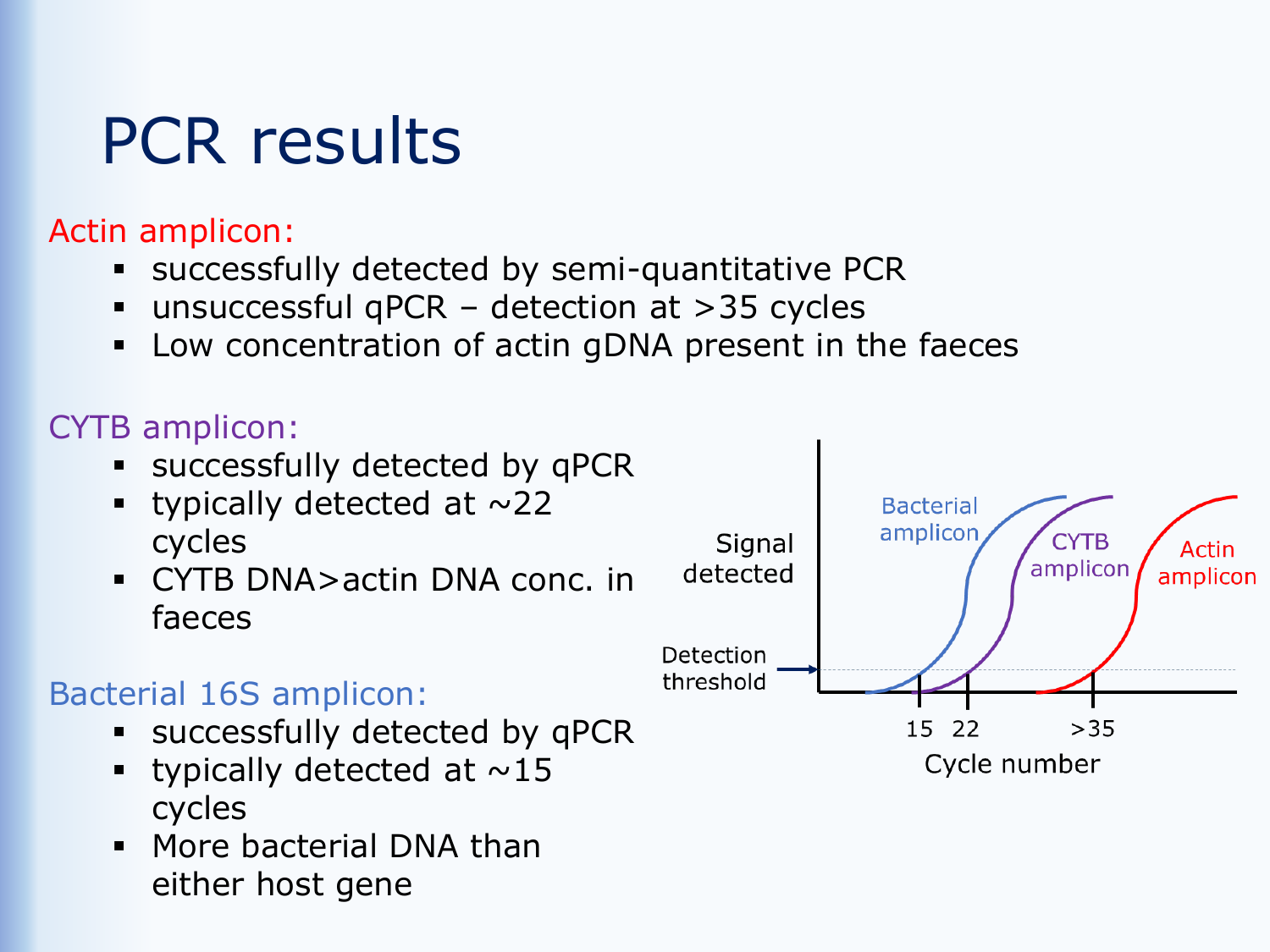## Effects of xylanase – host DNA



- **Actin amplicon** trend (P=0.084) for a  $\downarrow$  quantity in faeces of the xylanase treated group. No interaction or effect of time.
- **CYTB amplicon:** significantly (P=0.039) less in the xylanase treated group, trend (P=0.087) for an effect of time. No interaction.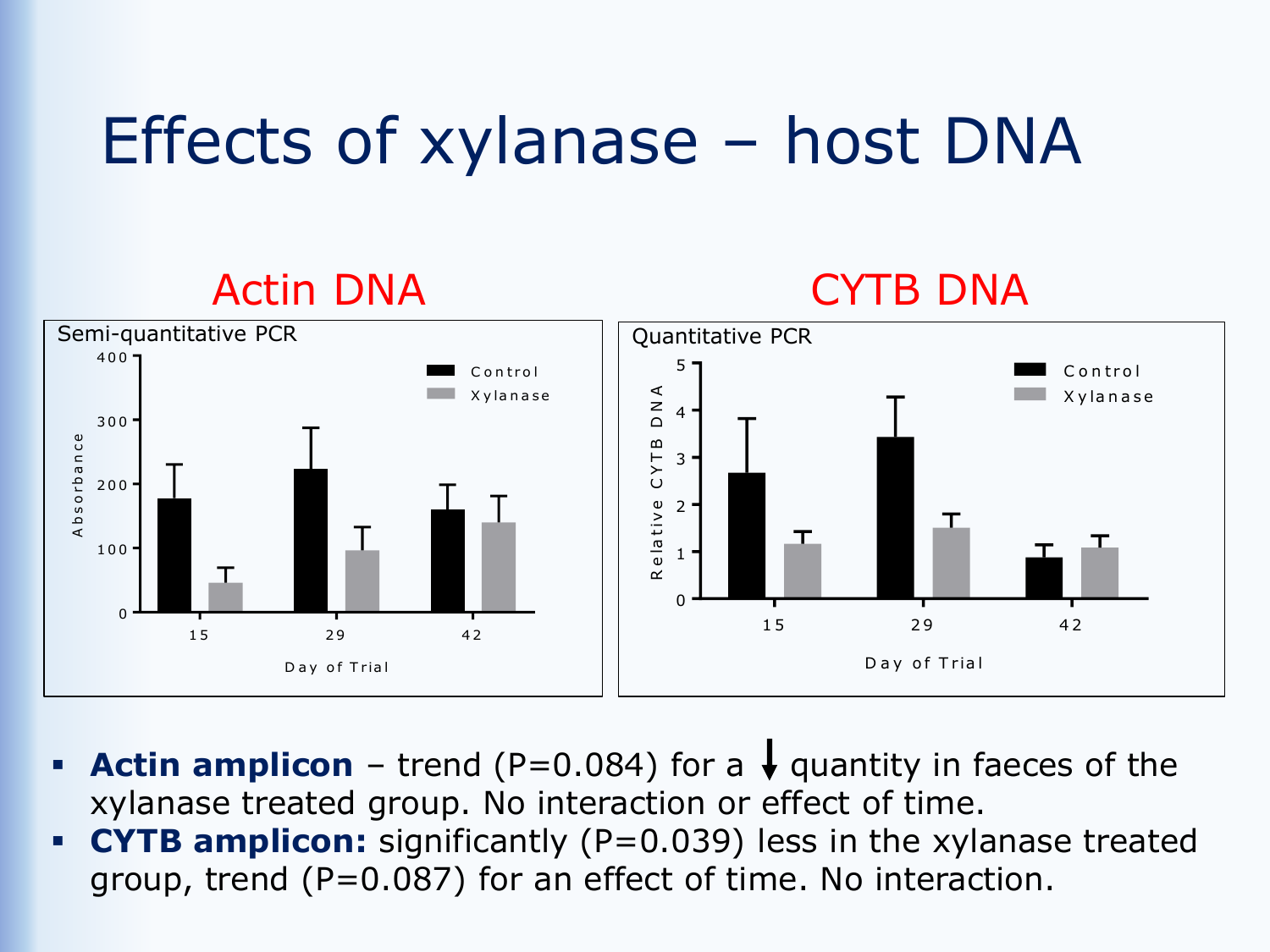### Effects of xylanase – bacterial

### Bacterial 16S DNA



**Bacterial 16S amplicon:** no effect (P>0.05) of treatment or time. No interaction.